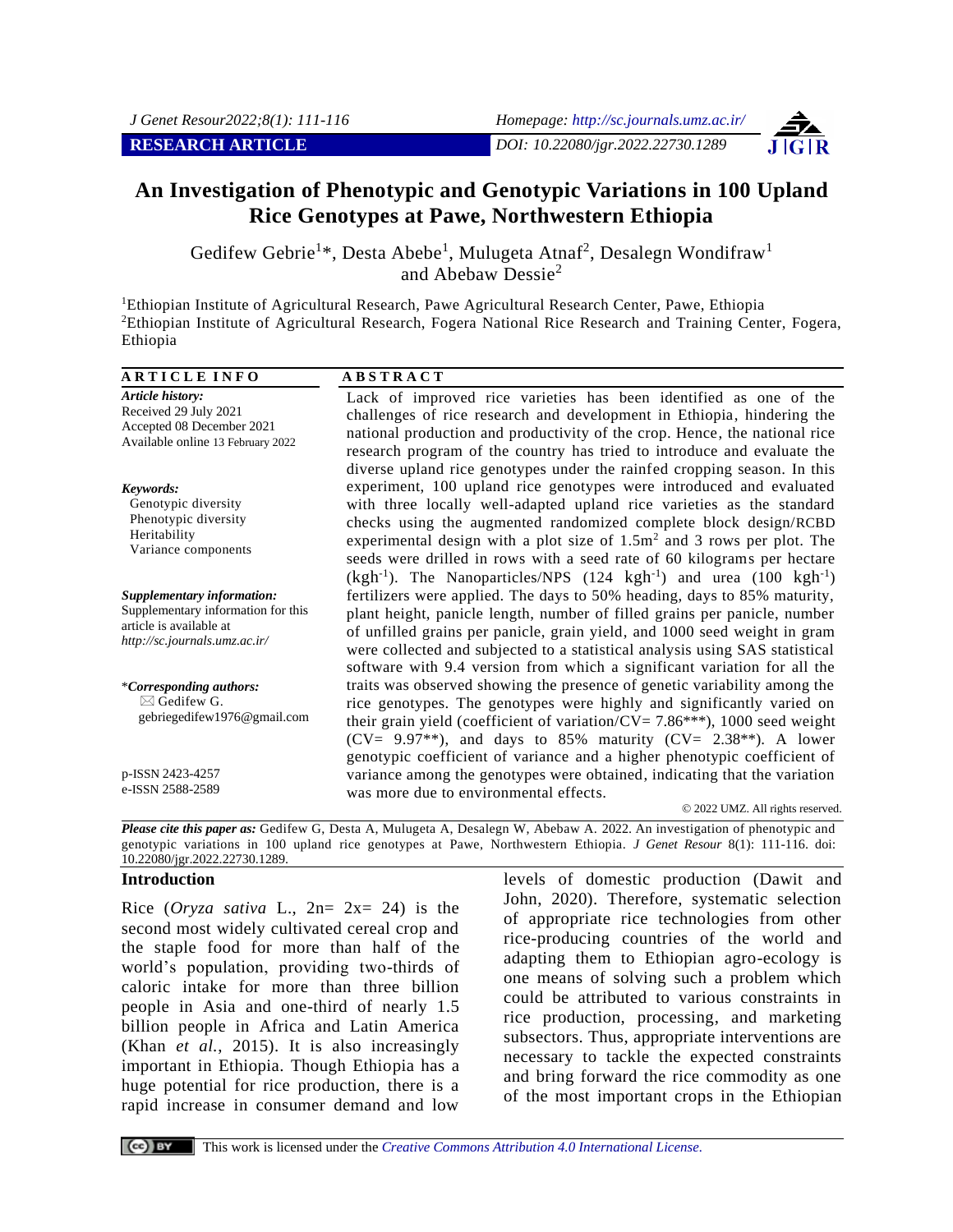agricultural economy. In line with this, the national rice research program is developing and releasing a significant number of improved rice technologies such as improved varieties. However, the current national rice productivity of 3.15 tons per hectare (CSA, 2021) is low when compared to the world's current rice productivity of 4.64 tons per hectare (USDA/FAS, 2021) and the crop's genetic potential. To improve the productivity of rice, the national rice breeding program introduced different rice germplasms from external sources targeting for higher yield, tolerant against abiotic and major biotic stresses (diseases and pests) stresses, and for other quality traits (white seed color, long grain size, and acceptable amylose content). Biotic stresses such as sheath rot and blasts (panicle blast and leaf blast) are significantly impacting rice productivity in the northwestern parts of Ethiopia (Taye *et al.*, 2019), including the area where this experiment was conducted. Hence, rice variety development, considering those attributes related to consumer preference and different production constraints, is critical in the research area.

Measuring the available genetic diversity is of utmost importance for effective evaluation and utilization of germplasm (Syafii *et al.*, 2015) to explore the variability present in rice germplasms for the identification of desirable agronomic attributes (Bhattarai and Subudhi, 2019). Therefore, this research was designed to assess and determine the extent and pattern of genetic diversity vested on the pool of introduced rice germplasms.

# **Materials and Methods**

# **Description of the experimental site**

The experiment was conducted at the experimental site of Pawe agricultural research center during the cropping season of 2019-2020 under the upland rain-fed condition. This center is found in Pawe district, Metekel zone, Benishangul-Gumuze regional state in northwestern Ethiopia (Fig.1), located at about 575 km northwest of Addis Ababa at a latitude of 11°19'N and longitude of 36°24'E and an altitude of 1120

masl. This area is characterized by hot to warm moist conditions with average minimum and maximum temperatures of  $16^{\circ}$ C and  $32^{\circ}$ C, respectively. It has an average annual rainfall of 1587 mm with five to seven months duration (Wasihun, 2007; Gedifew and Tsige, 2019).



**Fig. 1.** The ArcGIS map projection of the experimental site.

# **Plant materials**

The experiment comprised of 100 upland rice genotypes with 3 standard checks (Supplement 1). The genotypes were introduced by IRRI and Africa Rice Research Center.

# **Experimental design and procedures**

Augmented randomized complete block experimental design (RCBD) was employed with a 0.5 m spacing between the plots and 1 m spacing between the blocks, respectively. A 0.26 m spacing was used between the rows and a seed rate of  $60 \text{ kgh}^{-1}$  was selected. A plot size of  $2.5 \text{ m}^2$  (2.5m x 1m) with four rows was used. Inorganic fertilizer (NPS  $= 124$  kgh<sup>-</sup> <sup>1</sup>; Urea = 100 kgh<sup>-1</sup>) was applied. The whole NPS was applied at planting, whereas Urea was applied in three stages (1/3 at planting, 1/3 at tillering after first weeding, and 1/3 at panicle initiation stages of the crop).

# **Data collection and statistical analysis**

Data were collected on a plot and plant basis following the appropriate agronomic stages of the crop for each respectively measured trait. Three of the sown genotypes were failed to germinate and hence no measurement was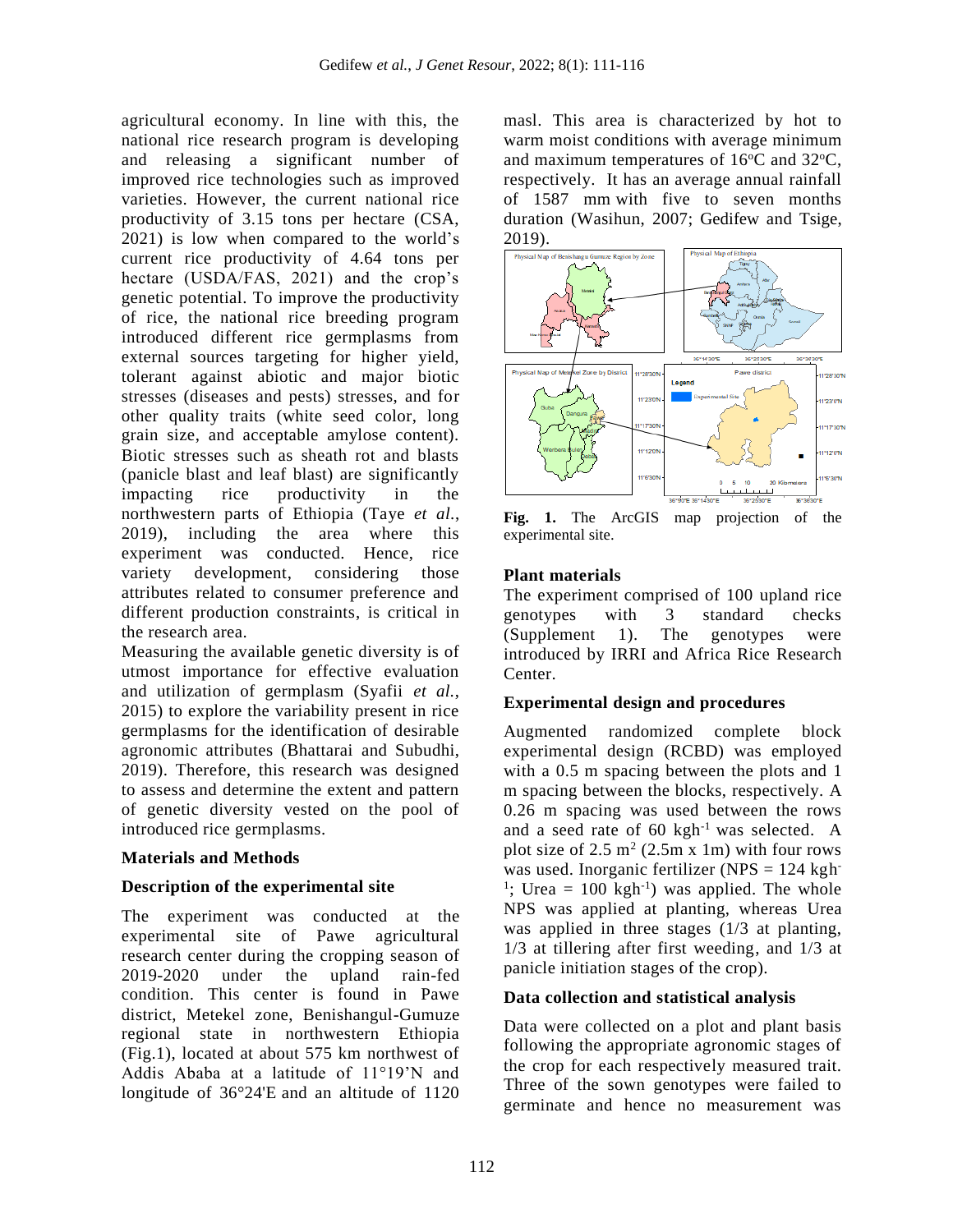made on plots that received these genotypes. Agronomic traits such as days to 50% heading (DH), days to 85% maturity (DM), plant height (PH), panicle length (PL), number of filled grains per panicle (NFG), number of unfilled grains per panicle (NUFG), grain yield (GY) and 1000 seed weight (TSW) were collected and subjected to ANOVA using SAS 9.4 statistical software (SAS Institute, 2019).

This was done following the procedures designed by Federer (1961) for augmented agricultural research design (Table 1) where the test of significance was performed using Fisher's  $(F)$  test.  $R^2$ , as the coefficient of determination, was computed to explain the variability of the modeled variable due to the explanatory variables.

**Table1.**The ANOVA table for augmented design.

| <b>Source</b>                   | DF        | SS          | MS           | <b>F-Value</b>   |
|---------------------------------|-----------|-------------|--------------|------------------|
| Blocks (Eliminating treatments) | b-1       | ASSB        | <b>MSSB</b>  | <b>MSSB/MSE</b>  |
| Treatments (Eliminating blocks) | $v-1$     | ASST        |              |                  |
| Among Tests                     | $w-I$     | <b>SST</b>  | <b>MSST</b>  | <b>MSST/MSE</b>  |
| <b>Among Controls</b>           | $u-1$     | SSC         | MSSC         | <b>MSSC/MSE</b>  |
| <b>Test Vs Controls</b>         |           | <i>SSTC</i> | <i>MSSTC</i> | <b>MSSTC/MSE</b> |
| Error                           | $n-v-b+1$ | <b>SSE</b>  | <b>MSE</b>   |                  |
| Corrected Total                 | $n-1$     | TSS         |              |                  |

 $\overline{b}$  total number of blocks; v= total number of treatments (total number of controls plus total number tested genotypes);  $w=$  total number of tested genotypes; u= total number of controls; n= total number of experimental units.

The variance components and genetic variability, including broad sense heritability (H) were estimated to determine the genetic and environmental effects on the variability of the measured quantitative traits. The phenotypic and genotypic variances were estimated from the expected mean squares using the random model considering the expected mean squares. Genotypic variances  $(\delta 2g)$  among the treatments on their corresponding traits were estimated according to Falconer (1981) as:

$$
\delta_{\rm g}^2 = \frac{MS{\rm g}-{\rm MS}{\rm e}}{r}
$$

where  $\delta_g^2$  indicates genotypic variance,  $MSg$  is the mean square of genotypes, MSe is the error mean square, and r is the number of replications (number of blocks in this case).

Environmental variance  $(\delta_e^2) = \frac{Mse}{r}$ , and Phenotypic variance ( $\delta_p^2$ ) =  $(\delta_g^2) + (\delta_e^2) = \frac{Msg}{r}$ 

Where  $\delta_{\rm e}^2$  represents the environmental variance and  $\delta_n^2$  represents the phenotypic variance. Additionally, phenotypic and genotypic coefficient of variation was also used to estimate the variability based on Burton and DeVane's (1953) formula as:

$$
CV = \frac{\sqrt{\delta_p^2}}{Y} \times 100; \quad GCV = \frac{\sqrt{\delta_g^2}}{Y} \times 100
$$

where Y is the mean value of trait Y; Heritability in the broad sense (H) for all the quantitative traits was expressed as a percentage of the ratio of the genotypic variance  $(\delta^2 g)$  to the phenotypic variance  $(\delta^2$ <sub>p</sub>) and was estimated on the genotype mean base as described by Allard (1960) as:

Heritability (H) = 
$$
\frac{\delta_g^2}{\delta_n^2} x 100
$$

Where H indicates Heritability in the broad sense,  $\delta^2$  represents genotypic variance and represents phenotypic variance.

# **Results and Discussion**

#### **Analysis of variance**

The analysis of variance among the tested upland rice genotypes was computed based on the mean square values of the corresponding eight quantitative traits. In addition, different genetic parameters were also calculated to study the genetic variability of the genotypes. The ANOVA table showed a significant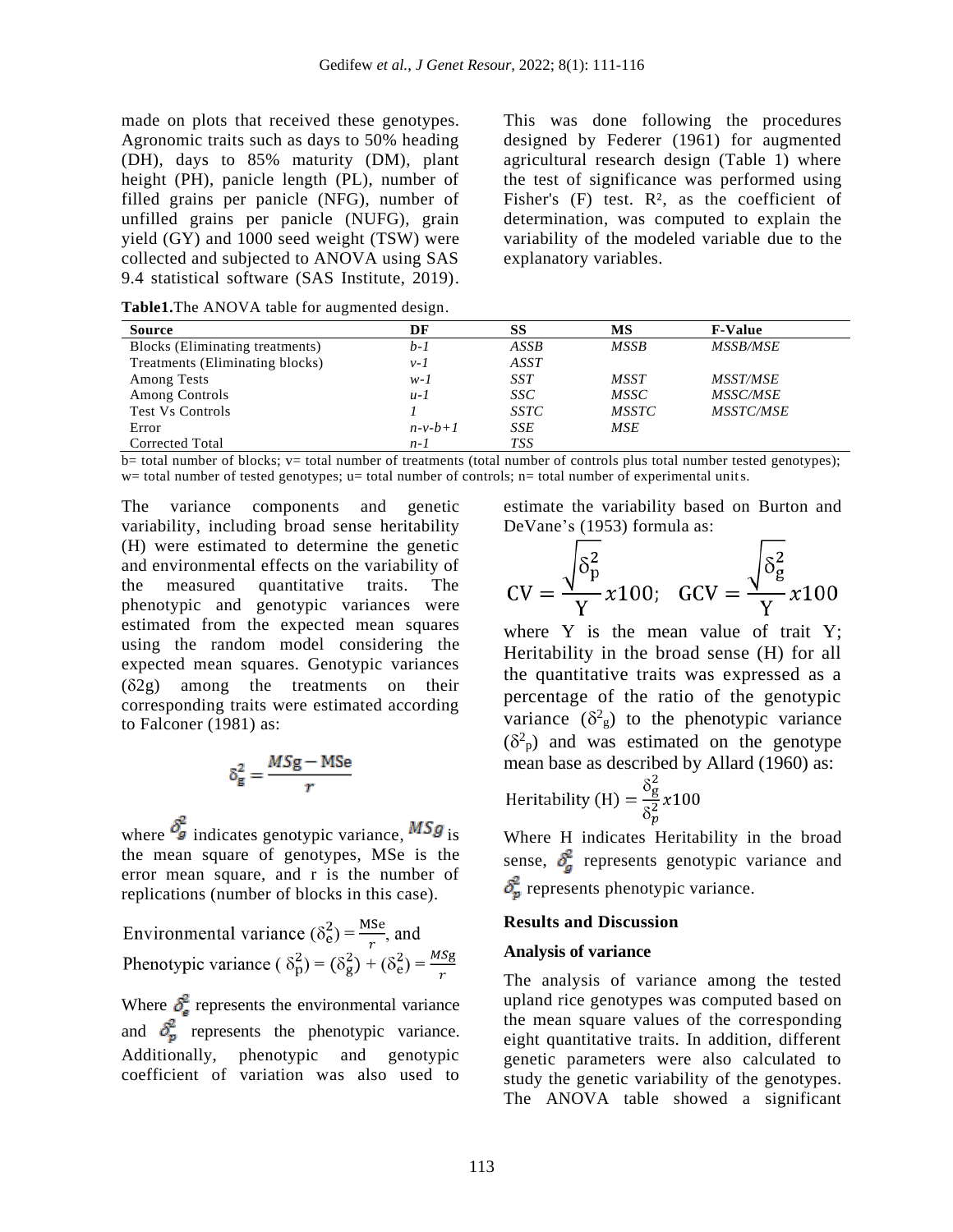variation ( $P \leq 0.05$ ) for all the traits of the newly tested upland rice genotypes (Table 2) predicting that there was a genetic variability among the genotypes. The genotypes were highly and significantly varied on their days to 85 % maturity (DM), number of filled grains per panicle (NFG), number of unfilled grains per panicle (NUFG), grain yield per hectare (GY), and 1000 seed weight (TSW). Similarly, Girma *et al.* (2018) reported significant differences among 64 rice genotypes on their days to heading, days to maturity, plant height, and grain yield. Shrestha (2021) also studied the variability of forty rice genotypes and reported a significant variation of the tested genotypes on their plant height, panicle length, and grain yield.

While emphasizing grain yield (GY) as the most preferable quantitative trait, the model explained about 99% of the total variability among the treatments to their grain yield with a lower CV value of 7.86. The variability among the treatment (the newly tested genotypes and the check) and the newly tested upland rice genotypes was very highly significant (p-value  $= 0.001$ ). However, the variability among the blocks was less significant (p-value  $= 0.044$ ). On the contrary, the variability on the new upland rice genotypes versus the controls was less significant (p-value  $= 0.048$ ).

# **Estimation of variance components and genetic variability**

The Variability parameters for eight quantitative traits were measured to determine the patterns of genetic variation among the tested upland rice genotypes (Table 3). The genetic variability within the genotypes was estimated from the values ranging from 5.38% for panicle length (PL) to 52.77% for several unfilled grains per panicle (NUFG) and from 6.12% for days to 85% maturity (DM) to 58.98% for some unfilled grains per panicle (NUFG) for phenotypic and genotypic coefficients of variation (GCV and PCV), respectively.

Generally, the GCV was lower in magnitude compared to PCV for all the traits. If the PCV was higher than the GCV for the traits, the traits will be highly influenced by the environment (Hamidou *et al*., 2018). Therefore, in this experiment, the lower ratios of the GCV to PCV for the collected data indicate that the significant variability on each trait was more due to environmental influence. A higher GCV and PCV were recorded for the number of unfilled grains per central panicle, 1000 seed weight, grain yield, number of filled grains per central panicle, plant height, and days to 50% heading. This is while a lower GCV and PCV were recorded for days to 85% maturity and panicle length. Paswan *et al.* (2014) also obtained a lower genotypic coefficient of variation while studying the existence of genetic variation among 104 cultivated rice genotypes. Jember Mulugeta (2016) also reported a lower ratio of GCV to PCV for all the collected traits while evaluating 11 upland rice varieties in the same testing area.

# **Heritability estimates**

Although the genotypic coefficient of variation revealed the degree of genetic variability in the genotypes for various traits, it does not provide the full possibility of assessing the heritable variation useful for permanent genetic improvement (Al-Tabal and AL-Fraihat, 2011). Moreover, a high broadsense heritability (H) indicates less environmental influence in the observed variation showing is the existence of a sufficient genetic variation in the population, and implying its response to selection pressure (Ene *et al.*, 2016).

Higher heritability estimates for TSW (92.72 %), GY (87.35 %), DM (81.81%), NUFG (80.04 %), and NFG (78.14%) were obtained, indicating that the observed variation among the tested genotypes was mostly genetic and less influenced by the environment while compared to the other measured traits.

Similarly, a high heritability was reported for NFG and TSW by Islam *et al.* (2016). El-Lattef *et al.* (2011) also reported a high heritability for GY (86%). However, in contrast to this study, the author reports a higher heritability for DH (86%) and PH (91%), and a lower heritability for TSW  $(69\%)$ .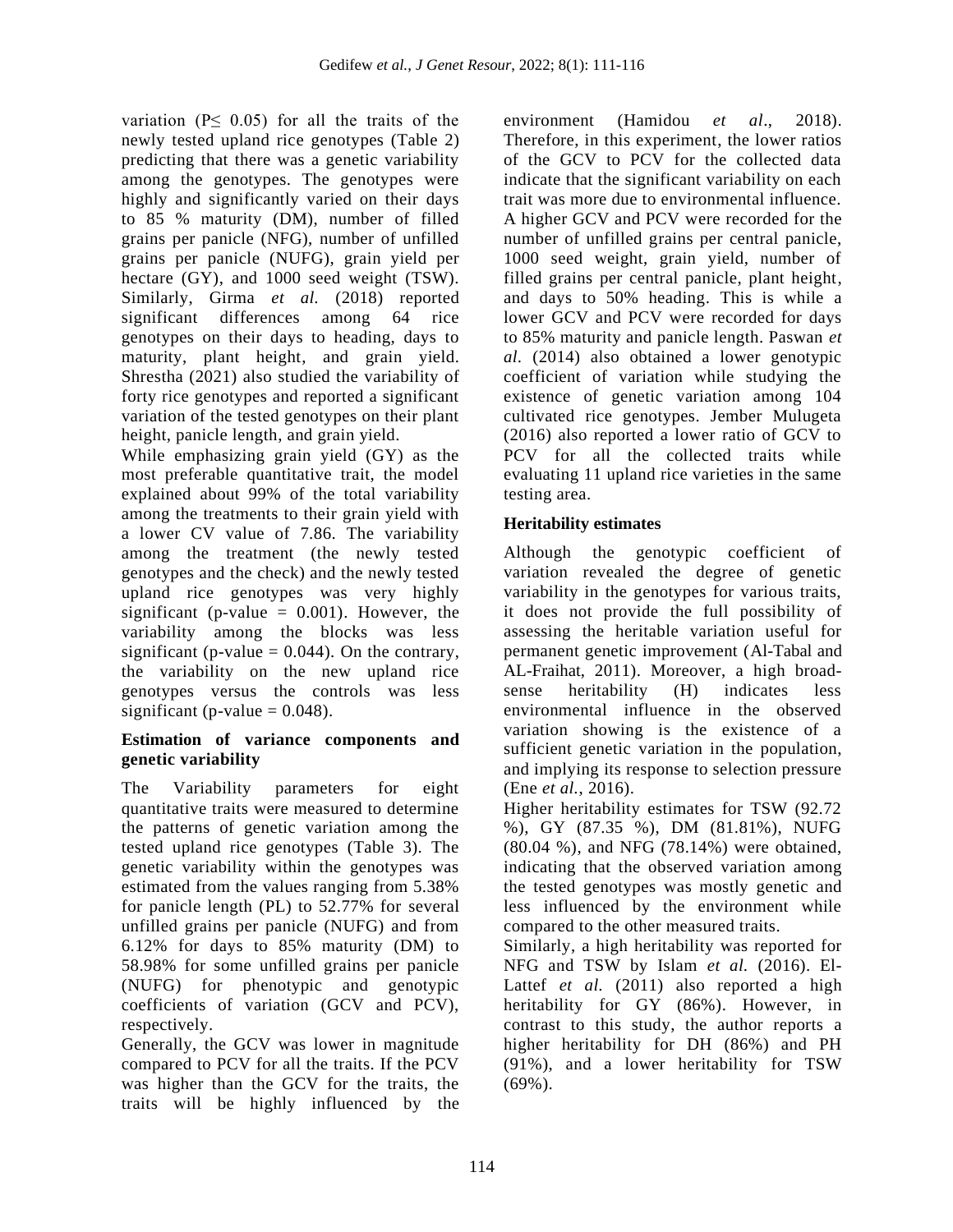| ັ<br>$\sim$ 1<br><b>Source of Variation</b> | D              | <b>Mean Squares</b> |           |          |                    |               |             |            |                   |
|---------------------------------------------|----------------|---------------------|-----------|----------|--------------------|---------------|-------------|------------|-------------------|
|                                             | F              | DH                  | DM        | PH       | PL                 | NFG           | <b>NUFG</b> | <b>TSW</b> | <b>GY</b>         |
| Block (Eliminating treatment)               | $\overline{4}$ | 49.23*              | $56.10**$ | 50.94*   | $9.56**$<br>*      | 236.26ns      | $2.93*$     | $10.03*$   | 393538.14**       |
| Treatment (Eliminating block)               | 96             | 96.28*              | 52.55***  | 87.93*   | $1.36*$            | 360.56*       | 11.09**     | 15.39*     | 854596.26***      |
| Among new genotypes                         | 53             | 100.36<br>*         | 38.09**   | 68.28*   | $0.64*$            | 394.64*       | 14.90***    | 18.34**    | 905095.51***      |
| Among controls                              | 3              | 129.33<br>*         | $10.25*$  | 32.25*   | 0.00ns             | 942.67*       | $12.25**$   | $2.40$ ns  | 1602644.64**<br>* |
| New genotypes versus<br>controls            |                | 117.53<br>$\ast$    | $3.65$ ns | 285.55** | 0.06 <sub>ns</sub> | 1665.71*<br>* | $22.77**$   | 137.54***  | 524761.30**       |
| $\mathbb{R}^2$                              |                | 0.96                | 0.99      | 0.98     | 0.99               | 0.92          | 0.98        | 0.97       | 0.99              |
| CV                                          |                | 7.57                | 2.38      | 7.29     | 3.81               | 20.46         | 28.54       | 9.97       | 7.86              |
| <b>Root MSE</b>                             |                | 7.12                | 3.11      | 6.25     | 0.80               | 21.53         | 1.71        | 2.62       | 311.28            |
| Mean                                        |                | 94                  | 130       | 85.75    | 20.97              | 105           | 6.00        | 26.26      | 3959.29           |

**Table 2.** Analysis of variance and performance mean value for eight quantitative traits of the tested 97 upland rice genotypes.

DH= days to 50% heading, DM= days to 85% maturity, PH= plant height (cm), PL= panicle length (cm), NFG= number of filled grains per panicle, NUFG= number of unfilled grains per panicle, TSW= 1000 seed weight (g), GY= grain yield (kgh<sup>-1</sup>), MS= mean square of tests, CV= coefficient of variation, MSE= mean square of error,  $R^2 = R$ -squared (percent of the total variability of the data related to the corresponding quantitative trait), \*= significance level ((at 5%) (\* = significant, \*\* = highly significant, and  $*** =$  very highly significant).

**Table 3.** Analysis of variance, performance means, components of variance, genetic variability, and heritability estimate for eight quantitative traits collected from 97 upland rice genotypes.

| $\sqrt{2}$<br><b>Traits</b> | <b>Component of variance</b> |         | <b>Genetic Variability</b> |            | H     |
|-----------------------------|------------------------------|---------|----------------------------|------------|-------|
|                             | σ"g                          | σ⊓      | GCV                        | <b>PCV</b> |       |
| DH                          | 82.39                        | 143.21  | 9.65                       | 12.73      | 57.53 |
| DM                          | 52.07                        | 63.65   | 5.53                       | 6.12       | 81.81 |
| PH                          | 79.64                        | 126.54  | 10.41                      | 13.12      | 62.94 |
| PL                          | 1.27                         | 2.04    | 5.38                       | 6.81       | 62.46 |
| <b>NFG</b>                  | 317.18                       | 405.9   | 17.06                      | 19.31      | 78.14 |
| <b>NUFG</b>                 | 10.02                        | 12.52   | 52.77                      | 58.98      | 80.04 |
| GY                          | 50174.9                      | 57441.7 | 22.63                      | 24.21      | 87.35 |
| <b>TSW</b>                  | 104.77                       | 112.99  | 38.98                      | 40.48      | 92.72 |

DH= days to 50% heading, DM= days to 85% maturity PH= plant height (cm), PL= panicle length (cm), NFG= number of filled grains per panicle, NUFG= number of unfilled grains per panicle, TSW=1000 seed weight (g),  $\overline{GY}$ = grain yield (kg) per hectare,  $\sigma^2$ g= genotypic variance,  $\sigma^2$ p= phenotypic variance, GCV= genotypic coefficient of variance, PCV= phenotypic coefficient of variance, H= broad sense heritability.

#### **Conclusion**

The results of the ANOVA test shows that there is significant genetic variability among all traits of the tested upland rice genotypes and the variability is mainly due to the environment according to the lower ratio of GCV compared to PCV in all the measured quantitative traits. The observed higher heritability estimates for TSW (92.72 %), GY (87.35 %), DM (81.81%), NUFG (80.04 %), and NFG (78.14%) indicate that the observed genetic variation among the upland rice genotypes is less influenced by the environment and more caused by genetic variability. This can be seen in the obtained results (DH= 57.53, PL= 62.46, and PH= 62.94). Since a highly significant wide range of variation among the tested upland rice genotypes was observed on their days to 85% maturity (DM) and grain yield (GY), these highly preferable rice characteristics must be considered while selecting the materials for the next breeding program.

#### **Conflict of interests**

The authors declared no conflict of interest.

#### **Acknowledgments**

We acknowledge the researchers working as a rice breeder at Pawe Agricultural Research Center and Fogera National Rice Research and Training Center. The technical staff of Pawe Agricultural Research Center has also appreciated their generous participation in collecting the phenotypic data and managing the overall activities of this trial during the rice research program. Gratitude will also go to the Ethiopian Institute of Agricultural Research for its full financial support. We also thank IRRI and Africa Rice Project for their support in providing the seeds of the tested rice genotypes.